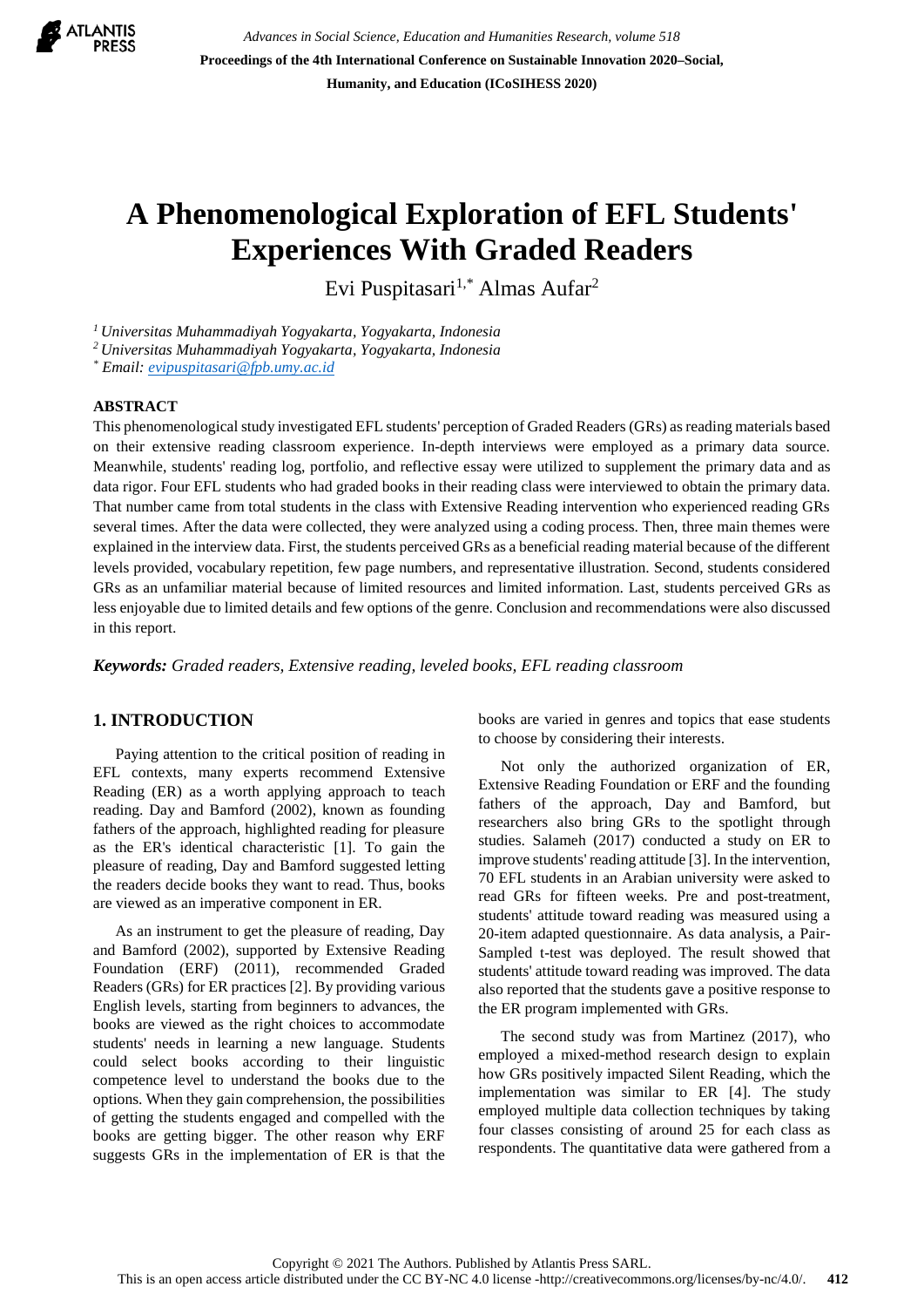vocabulary size test and reading comprehension test conducted before and after the treatment, while qualitative data were gained from interviews, reading logs, and students' journals. As a result, reading GRs resulted in vocabulary improvement, reading comprehension enhancement, and a positive reading attitude.

The third study by Furutaka (2015) focused on other factors that supported the readability of GRs other than language proficiency levels [5]. By interviewing and applying think-aloud protocols to 83 high school and university students, the findings explained that the GRs' headword was not the only concern students needed to consider to reach comprehension. GRs readability factors were the array of target readers' age, cultures, stylistic language features, illustrative pictures, literary devices, and plot organization.

From those studies, one exciting point appeared in the absence of an in-depth exploration of perception about GRs from students as primary consumers. Therefore, this current research investigated students' experiences with GRs in a reading class with an ER approach. Strengthening the investigation's significance, the researcher carried out a preliminary observation in one of Indonesia's private universities. Known from the observation, the popularity of GRs in that university did not shine as bright as that were shown in previous studies. In that context, the ER was implemented to teach students reading skills. The teacher allowed the students to choose what to read for reading assignments. Even though the teacher had introduced, provided, and promoted GRs to the students, 123 freshmen joined the class, only less than 20% of the total selected GRs. Most of them tended to be more interested in authentic books such as novels or short story compilation.

An in-depth exploration of students' experiences of reading GRs was conducted to understand the phenomenon that happened in the aforementioned English department. Thus, this current research intended to explore students' perception of GRs based on their reading class experiences, which implemented the ER. The formulated research question is, "What are students' perceptions about GRs as reading materials based on their experiences?"

# **2. LITERATURE REVIEW**

## *2.1. EFL Reading Materials*

Widely known types of reading materials in EFL classrooms are authentic and non-authentic. Tomlinson (2011) defined authentic materials as designed with a real-world context and putting aside the educational goals such as novels, newspapers and magazines while nonauthentic are made for teaching and learning such as textbooks [6]. Both authentic and non-authentic can be used as reading sources that provide language input and a tool to practice to enhance students' reading skills. However, which one is way better than learning a new language is still debatable among experts.

Some experts view authentic sources are more recommended than non-authentic ones. Al-Azri and Al-Rashdi (2014) [7], Guo (2012) [8], Hudson and Williams (2015) [9] agreed that authentic materials are more suggested to develop reading abilities since they provide richer types of language models so that the students could get more input than that they use non-authentic materials. Puspitasari added, besides giving linguistic benefits, authentic materials are also advantageous to students' affective aspects [10]. Wilarsih presented that the materials can invite students' curiosity and excitement to be more active in classroom discussions [11].

Regardless of all benefits resulted from utilizing authentic reading materials, ER enthusiasts support nonauthentic sources for EFL students. Extensive Reading Foundation suggested ER practitioners use GRs made in various English levels [2]. According to some sources (Holster, Lake & Pellowe, 2017 [12]; McQuillan, 2016 [13]; and Hill, 2013 [14]), the levels aim to accommodate students' different English proficiencies in a way they could select one that contains the suitable frequency of words and simple grammatical structures.

# *2.2. Graded Readers (GRs) as EFL Reading Materials*

The position of GRs in the ER is undeniably stable since experts recommend the books to ER implementation. Day and Bamford (2004) suggested that students employ reading materials that have been decisively written for them at different English ability levels. Maruyama (2009) said that leveled books are purposefully made with semantic and syntactic simplification to develop students' reading skills [15]. Based on the ERF (2011), GRs are controlled in vocabulary, grammar and plot to reduce non-essential words and make useful words appear more often in learning purposes, suitable for ER [2].

Different publishers publish GRs, and each of them has different standards to determine the levels. Commonly, their book leveling standards are defined as the vocabulary used, grammar complexity, plot density, and representative illustration (ERF, 2011) [2]. From those aspects, vocabulary, especially the headwords, are the most frequently used aspect for book leveling (Claridge) [16]. Headword itself is "a word or term placed at the beginning of the dictionary or encyclopedia" (Webster) [17]. For instance, 'assist' as a headword has a family word such as 'assists,' 'assisting,' 'assistance,' and 'assistant.' For the basic level, Oxford Bookworm sets 250 – 700 headwords while McMillan has 300-1400 headwords. For the advanced level, Cambridge has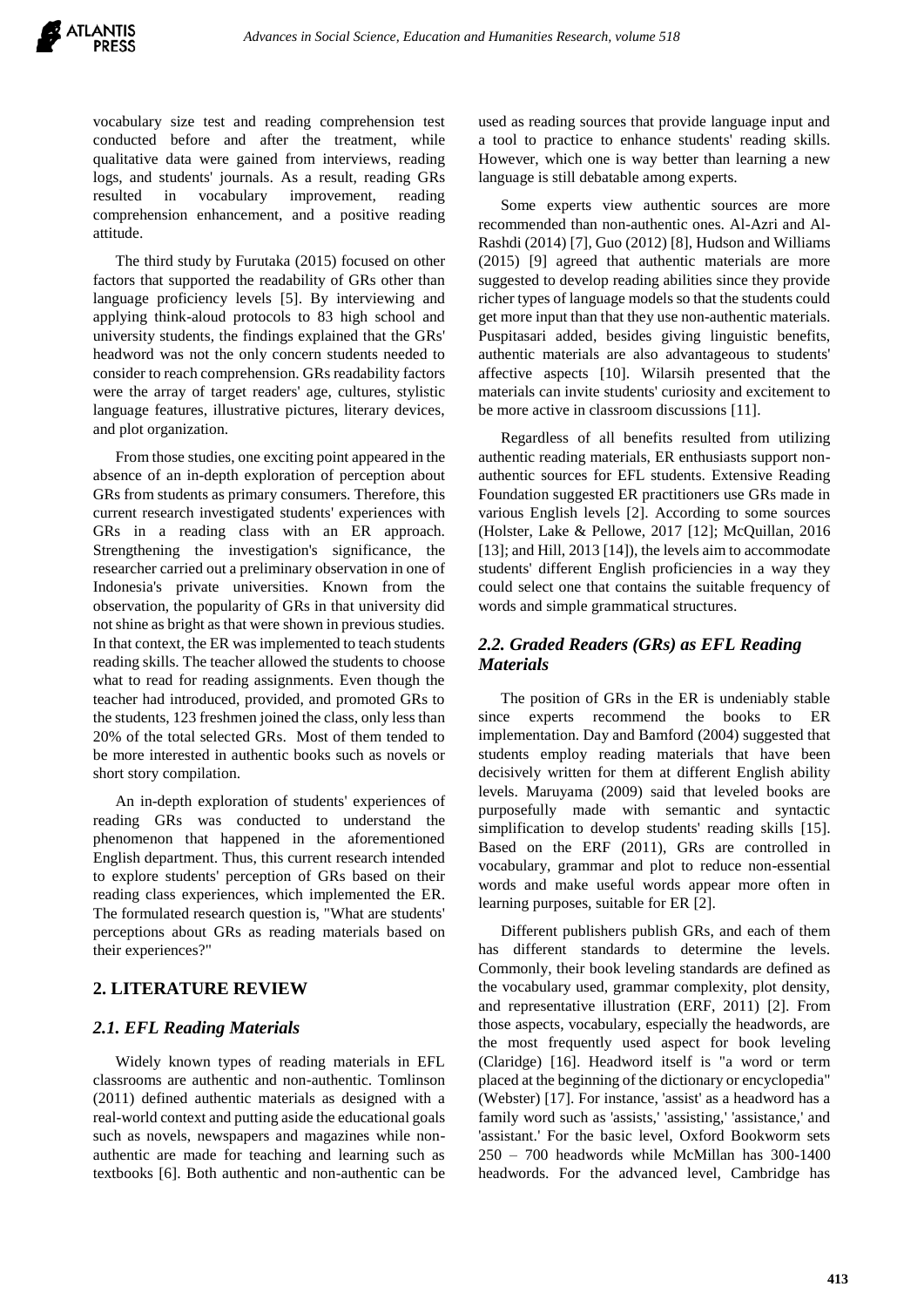around 3800 headwords while Oxford University Press have 2500 headwords.

Several researchers believe that using GRs is sufficient to develop fluency and reading ability. Monica (2016) investigated the role of GRs in EFL classrooms, and the result showed, GRs helped the students improve reading ability and fluency [18]. In Malaysia, Ali and Saiden (2015) posited that a graded reader could help students' difficulties in a second language reading since the books were produced with simple word structure [19]. Another evidence showing how useful GRs were to EFL students was done by Albay (2017), in which the finding depicted students' improvement on vocabulary and grammar after reading GRs for a particular time [20]. Through experimental research, Mermelstein (2015) involved 211 students and divided them into a control group with intensive reading and an experimental group with extensive reading and GRs as the primary material [21]. The result proved that the experimental group achieved a more excellent writing score than the control group.

However, some other experts mentioned the weakness of GRs as non-authentic materials. The apparent hole is losing benefits of reading authentic materials such as experiencing direct interaction with the target language 2(Huang, Tindall & Nisbet, 2011 [23]; Al-Azri & Al-Rashdi, 2014 [7]). Besides that, Febrina (2017) said that non-authentic materials do not give examples of how the target language is used in real life [23].

# **3. RESEARCH METHOD**

## *3.1. Research Design*

This qualitative research employed a phenomenological design. According to Creswell (2014), a phenomenological study focuses on studying individuals with their lived experiences, reading GRs [24]. Detailing the description of a phenomenological study, Eddles-Hirsch (2015) mentioned that this research focuses on comprehensive information about what participants experienced [25]. Those characteristics of phenomenological study met this current research, which tried to explore students' reading GRs.

#### *3.2. Research Participants*

This current research participants were four freshmen who enrolled in a reading class with ER in one private university in Indonesia. A primary criterion to select the participants was their extensive experience with GRs. To gain rich data, the participants should have read more than two books of GRs. To find students with that characteristic, the researcher checked the reading log that all students submitted to the teacher at the end of the semester and got six students meeting the criterion. Then

the researcher contacted the participants to ask for their agreement to be interviewed. Only four students agreed to participate in this research, while two others did not answer the researcher's request call. The four male and female participants were addressed using a pseudonymous name as Surya, Arif, Danti, and Flora to protect their real identity for research ethics.

# *3.3. Research Instruments and Data Collection Techniques*

There were two types of data employed to answer the research question collected using different techniques and instruments, primary and secondary data. As primary data, a series of in-depth interviews were conducted using two instruments, interview protocol and cell phone. The protocol was utilized to keep the interview process on track. It consisted of five main questions addressing their perception about EFL reading, attitude towards ER, the process of choosing books, reasons for choosing GRs, and engaging and disengaging moments with GRs. In some situations, the researcher probed the answers given by the participants to get rich data. Besides individual interviews, students' reflective essays, reading portfolios and reading logs were submitted to supplement the primary data.

#### *3.4. Procedures and Data Analysis*

The interview procedures were commenced by contacting the candidate to ask for their agreement to participate in this research. After getting the agreement, a meeting appointment was made. The first interview session was encompassed using Indonesian to explain the answer without a language barrier since they used the language daily. Other interview sessions when the researcher needed a further explanation about specific points that the participants addressed in the first interview. Each session needed around twenty to thirty minutes to finish. After that, the interview data were transcribed and member checked. Member checking showed that changes were not needed since the transcription was as what the participants meant. The secondary data consisting of reading log and reading portfolio were submitted before the interview sessions; however, the analysis process was carried out after the interview data were coded. Next, relevant information from the supporting data was highlighted to complete, support, and triangulate the primary data to keep the data immense and trustworthy.

#### **4. FINDINGS AND DISCUSSION**

The themes that emerged from the data represented students' perception toward GRs dealt with benefits, unfamiliarity, and books' weaknesses. Some reasons are also presented to rationalize the perception.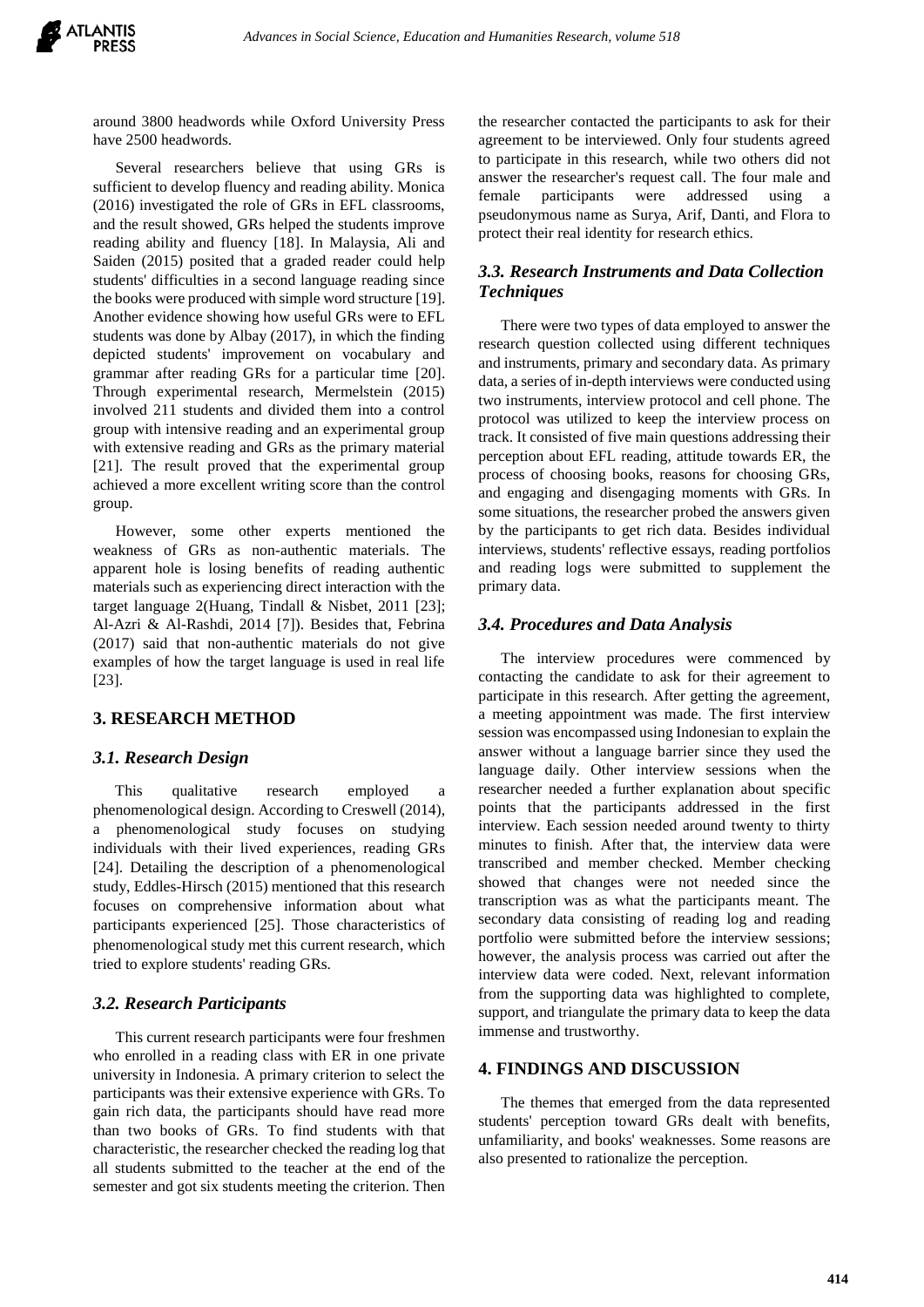

#### *4.1. As Beneficial Reading Materials*

The students perceived GRs as materials that gave them benefits because they provided different English levels, vocabulary repetition, few pages, and representative illustrations.

## *4.1.1. Graded Levels*

According to the interview data, the students thought levels were a 'selling point' that GRs had. The English levels starting from beginner to advance level created a room for them to select ones that met their linguistic competence. Surya said, "The books are not hard to understand because I choose books that meet my English level." The reading log showed that Surya read two books in levels three and four, and he wrote that he enjoyed reading them. She added, since being able to choose books that the English level was manageable for him, his reading interest was cultivated. Regarding how GRs benefitted the participants, Arif also revealed that through GRs, his intention to monitor his English level was accommodated. On the same side for obtaining a valuable benefit from GRs, Danti said that GRs helped her increase her writing ability. Besides, in terms of plot development, Danti also mentioned that GRS enhanced her grammar ability when writing. "Before reading the books (GRs), I only use simple sentences. After that, I got some models of complex sentences that I could apply in my writing," she said.

Various levels of GRs were also beneficial to reading fluency. Danti said, "I can read fast because I don't find any difficult vocabulary. I don't need dictionary." Echoing Danti's statement, Arif said, "I read starter level quickly. I found no words stopping me. It saves time".

The participants' statements correspond with some experts. Sari (2016) posited that one problem students faced in gaining reading comprehension was a language gap between the materials and their language mastery [26]. As seen in the findings that the gap can be minimized by providing leveled books. That statement is also supported by other experts who mentioned the benefits of GRs. The books increased students' reading interest (Azmuddin, Ali, and Ngah, 2014) [27], positive attitude, reading habit (Guo, 2012) [8], and students' learning autonomy for being able to monitor their reading skill progress (Renandya & Jacobs, 2015) [28]. In relation to language skill enhancement, GRs also gave a significant contribution through students' writing (Mermelstein, 2015) [21], grammar knowledge (Albay, 2017 [20]; Salehi, Asgari, & Amini, 2015 [29]; and Lee, Schallert, & Kim, 2015 [30]), and reading fluency (Hudson & Williams, 2015 [9]; Monica, 2016 [19]).

#### *4.1.2. Vocabulary Repetition*

The data showed another aspect that made students more interested in GRs, which is vocabulary repetition. Flora said, "It happened frequently (meeting same new words)," she added. She also told that vocabulary she got contributed to her improvement in her English proficiency score significantly. "In reading (one of the sessions on the test), I found words that I ever met when reading GRs. I think I remember the words because they are shown repeatedly". Surya also had the same opinion as Flora, and he even found words that he already knew before yet rarely used the words to produce a language. "Reading GRs invited some known words that I rarely used productively," he argued. He also posited that because the words appeared several-times, he then remembered the meaning of them.

The interview demonstrates that one of GRs beneficial aspects is vocabulary repetition. Since words appear on repeat, the students start to be familiar with the words, the meaning, and the use of the words in productive skills. The result corresponds with research conducted by Martinez (2017) [4], Ponniah (2011) [31], Hudson and Williams (2015) [9], and Albay (2017) [20].

#### *4.1.2. Few Numbers of Pages*

Few numbers of pages become a triggering factor to students' willingness to read GRs. "I could finish it for one day, then I wanted to read more and more," said Arif. Danti had the same thought as Arif. "I feel more confident to read more because the number of pages is not too many so that I could finish the book in a short time."

A terminology of page numbers in books used in this research corresponds with reading volume, a term used by Allington (2014) [32]. Through an empirical study, Allington proved that reading volume significantly affected students' reading fluency and reading achievement.

#### *4.1.3. Representative Illustration*

The last item of GRs engages the participants in the illustration. Based on the reading log information, students loved reading books with pictures, which helped them walk through the content. Flora, whoever read GRs at a low level, commented about the illustration and colors. She wished that the colored illustration was also applied not only to books for beginners but also for advanced levels.

The illustration is used to facilitate students' comprehension of the book they read. That statement is in line with Luo and Lin (2017), who highlighted the significance of illustrations in books read by the students [33].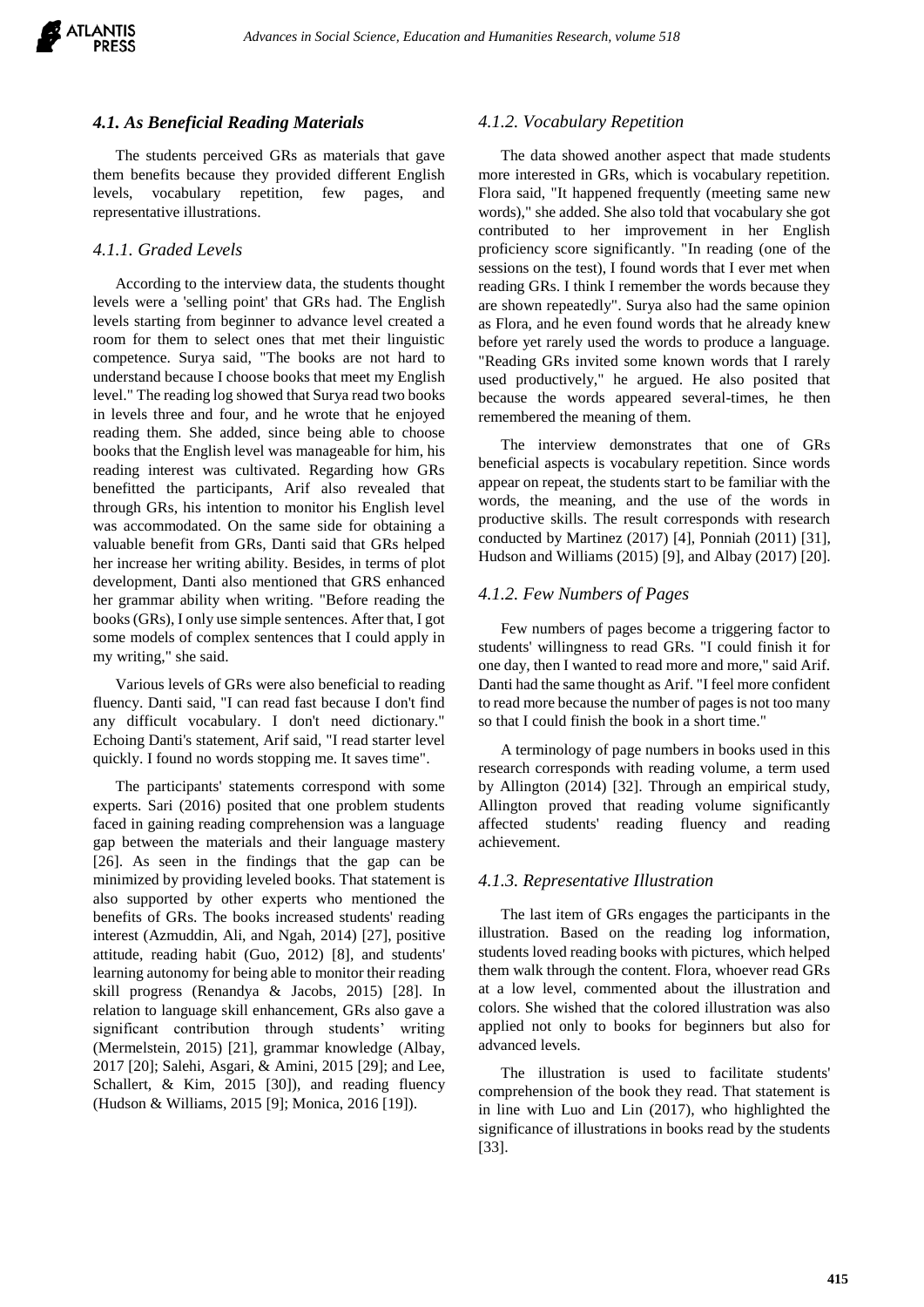

#### *4.2. As Unfamiliar Reading Materials*

Despite all benefits that GRs offered to the students, based on the data, the participants also perceived that the materials were not entirely familiar for them, which caused their hesitance to choose GRs. Limited sources and limited information mostly caused Their unfamiliarity.

#### *4.2.1. Limited Sources*

One of the reasons why students did not enjoy reading GRs was their limited sources. The books were not available in the typical bookstore. Students only found the books in their department, and they had to line up with other students to get the book since the books' availability in the department library was still limited. Flora said that she rarely could get a GR with a genre that she was fond of from the interview data. That statement was justified by her reading log and reflective essay, which showed her disengagement and disappointment for not finding a GR that she wanted to read and ended up reading one that she did not enjoy.

The participants' condition about the implementation of ER in this research depicts that they lacked graded readers' choices. In effect, they just picked what the department provided in the library. Some of them got ones corresponding to their English level and interest, but others did not, so that they somehow feel demotivated reading the books. There is no other way for the teachers to add more books since the essence of ER was providing students with excellent access to wide varieties of books (ERF, 2011 [2]; Day and Bamford, 2002 [1]).

#### *4.2.2. Limited Information*

The other reason students' unfamiliarity with GRs was limited information about book recommendations and tips to choose GRs. Regarding the recommendation, Danti said, "To select an interesting book, I counted much on a book review in some blogs or website. I hate it that I could not do that in reading GRs. I did not know which GRs were captivating."

Besides having a problem finding book recommendation since information about GRs were not available in book websites that Danti often visited, she also addressed her difficulty in defining books that met her language level. It also happened to Arif and Flora. They did not understand how to find the right book based upon the level. Arif said, "I did not know in what level of English I was, so I could not decide which a right GR to read. I randomly chose a graded book at level 5. It is stressful."

Even though experts and teaching practitioners widely know extensive reading, EFL students may not be quite familiar with the approach, including how to choose suitable books for them. ERF (2011) and Day and

Bamford (2002) suggested teachers give prior information about how to choose suitable books to avoid the students from the wrong book [2]. Puspitasari (2019) stated that it could hinder their reading motivation when students chose the wrong book [34].

#### *4.3. As less Interesting Reading Materials*

From the data, the participants had a less engaging experience with GRs, so that they perceived GRs as less enjoyable materials. That perception was caused by limited description and story details in the books.

Lack of a detailed description of the story triggered the students' dissatisfaction in reading GRs. "The description given does not help me imagine the story. When reading the novel, I could feel that I was there, where the character was, where the conflict happened," said Danti about GRs. Besides Danti, Surya also had the same thought. Surya compared GRs to an Indonesian translated book in the same title. "When reading the graded book of a novel that I have ever read in Indonesian version, I found the plot in GRs was not described in detail."

From the finding above, it could be acknowledged that the students, in some cases, felt unhappy with GRs for having limited descriptions and story details. Claridge (2012) said that GRs are books simplified from original novels, books, or stories. The simplification is by taking the crucial points that significantly contribute to the plot development. Some non-fundamental descriptions may be omitted, as well [16]. That is why the participant found missing parts of the story. Moreover, he had read the original book even though it is an Indonesian translated version. Therefore, some experts and teaching practitioners recommend authentic reading materials such as novels or short stories for EFL classroom (Al-Azri & Al-Rashdi, 2014 [7]]; Guo, 2012 [8]; Hudson & Williams, 2015 [9]; and Puspitasari (2016) [10].

It is also seen from the findings that the students' disappointment was caused by an incomplete description of characters and setting, so that it hindered their engagement. Some researchers, however, suggested follow up activities to get the students engaged such as writing dialogue journals (Paradita, 2018) [35], making book review (Azis & Puspitasari, 2019) [36], and assigning students collaborative writing that involve artwork (Murtiningsih, 2016) [37].

## **5. CONCLUSION**

In conclusion, based on their experience with GRs, students positively and negatively perceive the books. The positive perception deals with the book's benefits, while the negative perception regards the limited information about the book, lack of sources, and lack of rigid description of the story in GRs. Regardless of all the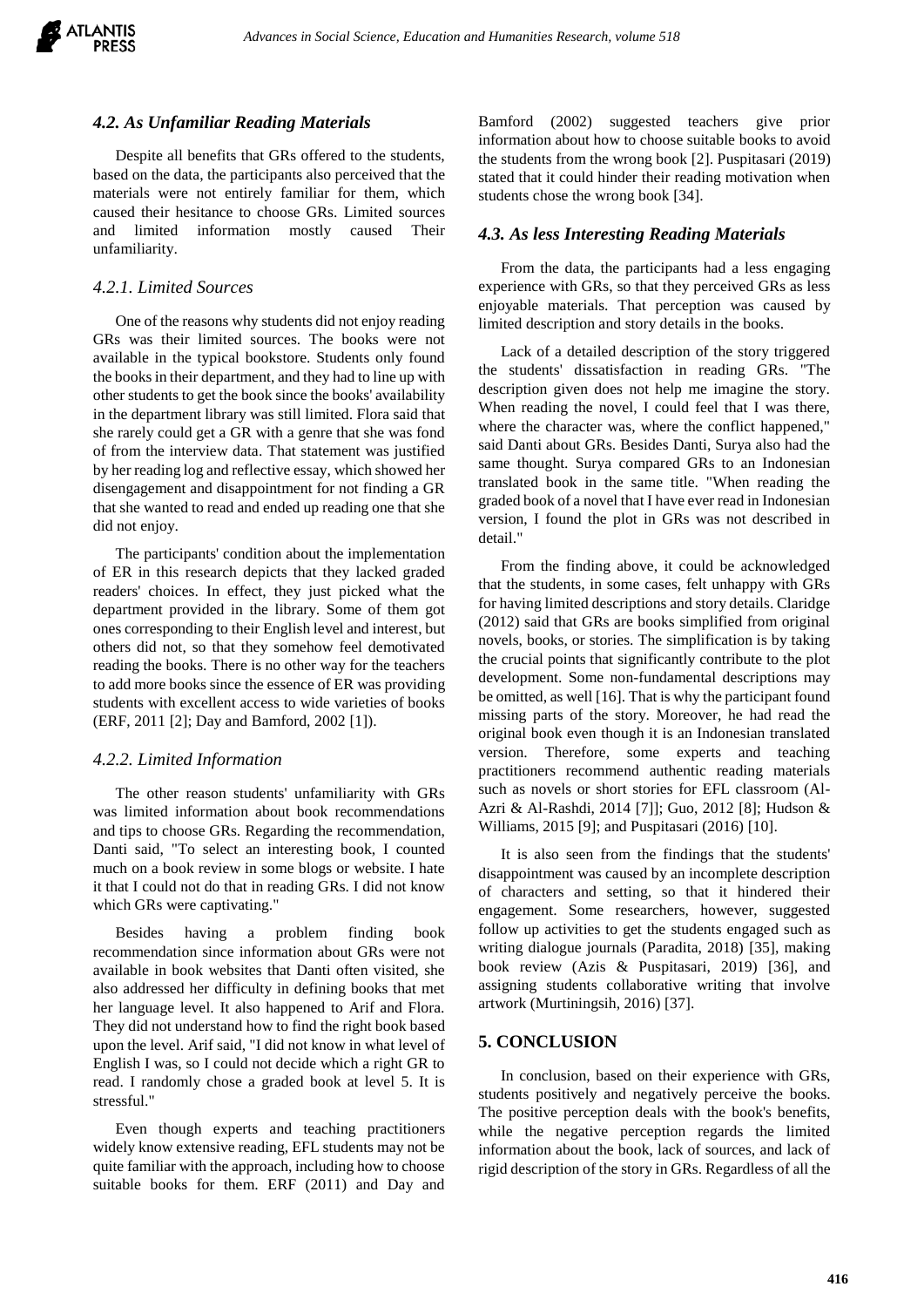

book's limitations, GRs are still worth using as reading materials in an EFL classroom due to the books' extensive benefits. However, to minimize the books' negative aspects, the teachers need to provide complete options for the books to have more options to select and detailed information about GRs such as recommended items that the students could choose. To make reading GRs more engaging, the teachers should provide follow-up activities that involved students' creativity.

## **REFERENCES**

- [1] Day, R., & Bamford, J. (2002). Top ten principles for teaching extensive reading. *Reading in a Foreign Language*, *14*, 136–141.
- [2] Extensive Reading Foundation. (2011). *Guide to Extensive Reading.*
- [3] Salameh, L. A. M. (2017). Investigating the effect of extensive reading on EFL learners' reading attitudes at Hail University in KSA. *Journal of Education and Practice*, *8*(8), 7-15.
- [4] Martinez, L. E. (2017). Adult Hispanic ESL students and graded readers. The CATESOL Journal, *29*(2), 41-59.
- [5] Gillis-Furutaka, A. (2015). Graded reader readability: Some overlooked aspects. *Journal of Extensive Reading, 3*(1). [http://jalt](http://jalt-publications.org/jer/)[publications.org/jer/](http://jalt-publications.org/jer/)
- [6] Tomlinson, B. (Ed.). (2011). *Materials development in language teaching*. Cambridge, UK: Cambridge University Press.
- [7] Al-Azri, R. H., & Al-Rashdi, M. H. (2014). The effect of using authentic materials in teaching. 249-254.
- [8] Guo, S. (2012, July). Using authentic materials for extensive reading to promote English proficiency. English Language Teaching, 5(8), 196-206.
- [9] Hudson, A. K. & Williams, J. A. (2015). Reading every single day: a journey of authentic reading. *The Reading Teacher*, 68(7), 530-538.
- [10] Puspitasari, E. (2016). Literature-based learning to build students' vocabulary. *Journal of Foreign Language Teaching and Learning 1*(1), 49-60.
- [11] Wilarsih. (2018). The use of authentic materials in teaching reading comprehension of short functional texts. *Jurnal Pendidikan dan Pembelajaran Khatulistiwa*, *7*(9).
- [12] Holster, T. A., Lake, J. W. & Pellowe, W. R. (2017). Measuring and predicting graded reader

difficulty. *Reading in a Foreign Language*, *29*(2), 218-244.

- [13] McQuillan, J. (2016). What can readers read after graded readers? *Reading in a Foreign Language*, *28*(1), 63-78.
- [14] Hill, D. R. (2013). Graded readers. *ELT Journal*, *67*(1). 85-125.
- [15] Maruyama, Y. (2009). Graded readers: Selecting an appropriate level for university EFL students. *OnCue Journal*, *3*(1), 26-47.
- [16] Claridge, G. (2012). Graded readers: How the publishers make the grade. *Reading in a Foreign Language, 24*(1), 106–119.
- [17] Merriam-Webster. (n.d.). Headword. In *Merriam-Webster.com dictionary*. Retrieved January 13, 2020, from [https://www.merriam](https://www.merriam-webster.com/dictionary/headword)[webster.com/dictionary/headword](https://www.merriam-webster.com/dictionary/headword)
- [18] Monica, S. (2016). The role of graded reading materials in teaching reading of EFL learners. *Proceedings of the 2nd SULE – IC 2016, FKIP, Unsri, Palembang*. [http://conference.unsri.ac.id/index.php/sule/arti](http://conference.unsri.ac.id/index.php/sule/article/view/84) [cle/view/84](http://conference.unsri.ac.id/index.php/sule/article/view/84)
- [19] Ali, M., & Saiden, M. N. (2015). Application of graded reading materials in the teaching of reading skills for children with reading difficulties. *Social and Behavioral Sciences*, 2631-2633.
- [20] Albay, M. (2017). The benefits of graded reading. *International Journal of Social Sciences & Educational Studies*.
- [21] Mermelstein, A. D. (2015). Improving EFL learners' writing through enhanced extensive reading. *Reading in a Foreign Language*, *27*(2), 182-198.
- [22] Huang, J. Tindall, E. Nisbet, D. Authentic activities and materials for adult ESL learners. *Journal of Adult Education*, *40*(1), 1-10.
- [23] Febrina, W. (2017). Authentic vs. non-authentic materials in teaching English as a foreign language (EFL) in Indonesia: Which one matters more? *The Asian Conference on Education.* IAFOR.
- [24] Creswell, J. (2014). *Educational research; Planning, conducting, and evaluating quantitative and qualitative research.* Boston: Pearson.
- [25] Eddles-Hirsch, K. (2015). Phenomenology and educational research. *International Journal of Advanced Research, 3* (8), 251-260.